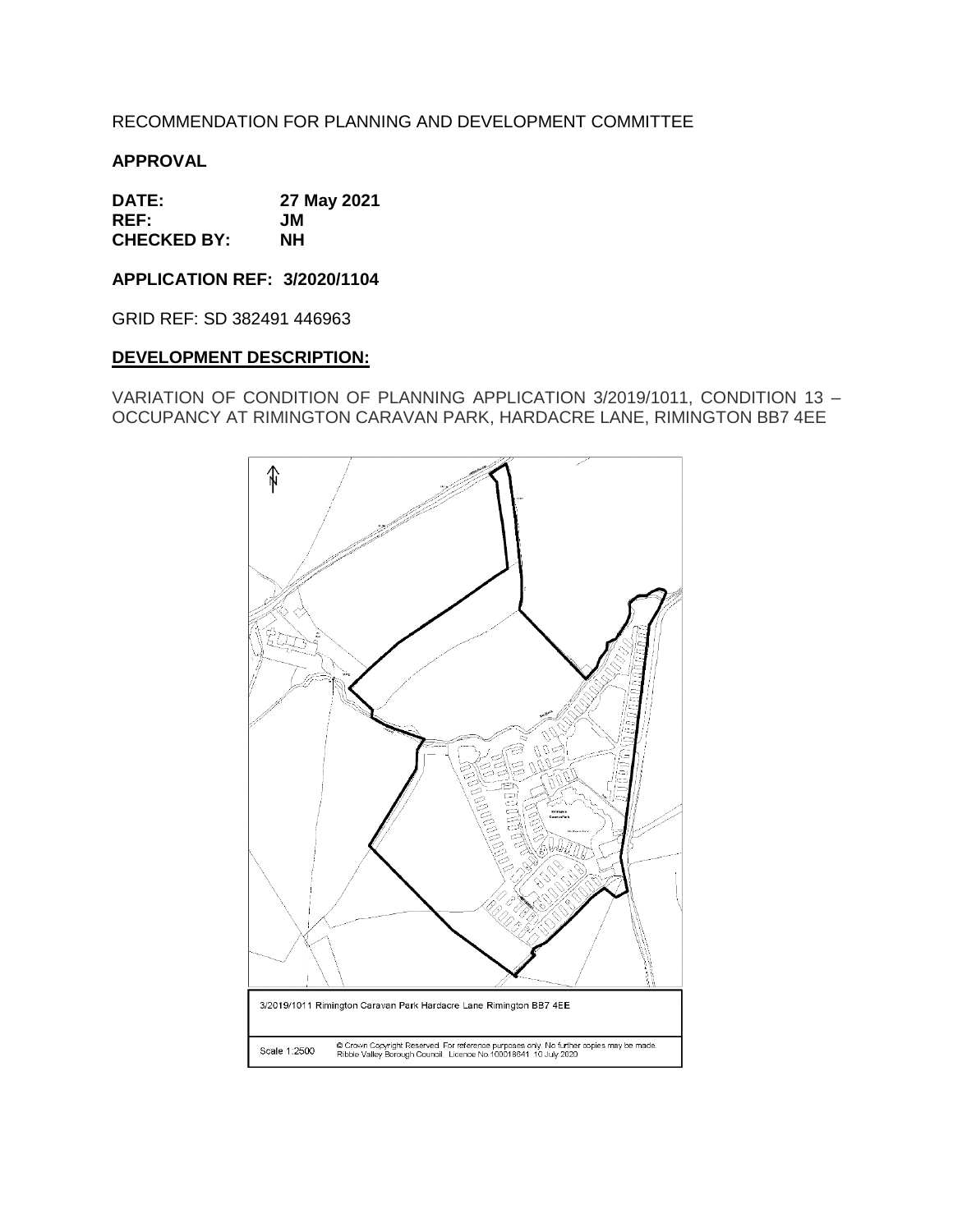# **CONSULTEE RESPONSES/ REPRESENTATIONS MADE:**

## **PARISH COUNCIL:**

We believe the condition should remain in place and not be lifted. We also wish to register our continued concern over the increased traffic and its effect on Hardacre Lane due to the greater number of units on Rimington Caravan Park.

### **ADDITIONAL REPRESENTATIONS:**

2 letters of objection which raise the following issues.

- Removal would create a precedent
- Danger of more permanent residence and impact on local resources
- Concerns that other conditions have not been complied.
- Impact on highway.

### 1. **Site Description and Surrounding Area**

- 1.1. The site is located is located approximately 1 mile south of Gisburn and 2 miles east of Rimington. It is situated in the open countryside.
- 1.2. The existing caravan park has a total of 120 static caravan pitches and 50 touring caravan pitches. Work is ongoing to develop an additional 30 pitches. There is currently planning consent for a total of 200 caravans on the site, with a maximum of 55 touring pitches.
- 1.3. In addition to the caravan pitches, there is a facility building on the site which includes a small shop and bar, which is available to people staying on the site.
- 1.4. Access to the site is taken from Hardacre Lane. There are two access points on Hardacre Lane, one which is utilised by visitors to the site and a second which is primarily used when static caravans are being delivered to or removed from the site.

### 2. **Proposed Development for which consent is sought**

2.1 The proposed development seeks to vary the occupancy condition attached to the most recent planning consent at the site by removing the reference to the occupancy clause limiting the occupation of the caravans to 3 months in any calendar year.

### 3. **Relevant Planning History**

BO1538 - Approved layout of land Hardacre Gate, Rimington as a holiday caravan site. Approved 30/07/1970

3/1980/9044 - Proposed residential caravan for occupation by park warden. Approved 28/10/1980

3/1984/0470 - Proposed conversion of disused machines store building into a games building with bar, bottle and general store and toilets. Approved 23/10/1984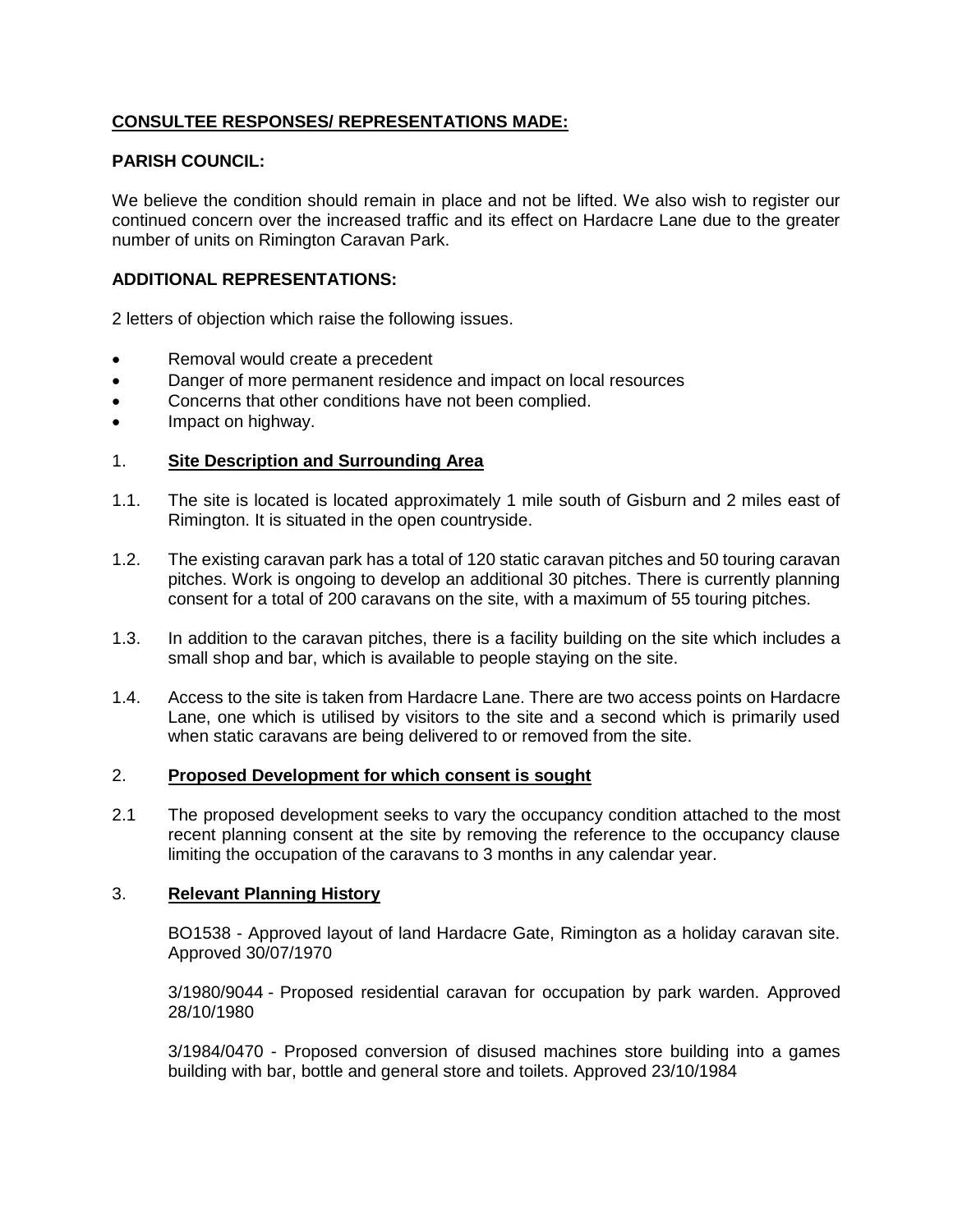3/1989/0754 - Replacement of septic tank. Approved 24/11/1989

3/1990/0414 - Use of 12 static caravan pitches from 01 March to 31 January. Approved 24/06/1991

3/1999/0758 - Proposed modification of condition to permit 33 static caravan pitches to be used from 1 March to 31 January each year. Approved 31/11/1999

3/2006/0932 - Variation of condition to extend season to 10 months and 6 days. Approved 07/02/2006

3/2010/1027 - Variation of condition no. 1 (time/occupancy restrictions) of planning consent 3/2006/0932P, to read 'The caravans shall be used for the purpose of holiday accommodation only and not as a permanent residence'. Approved 21/03/2011

3/2010/1026 - Variation of condition no. 2 (time/occupancy restrictions) of planning consent. Approved 21/03/2011

3/2010/1025 - Variation of condition no. 2 (time and occupancy restrictions) of planning consent 3/1990/0414P, to be replaced with a condition reading 'The caravans shall be used for the purpose of holiday accommodation only and not as a permanent residence'. Approved 21/03/2011

3/2013/0059 - Extension of existing caravan park to allow for creation of 38 timber lodges. Approved 30/09/2013

3/2019/1011- Change of use of land to form extensions to existing caravan site for the siting of a further 62 holiday caravans and associated engineering works, demolition of existing building, erection of extension to facilities building, creation of new children's play area, erection of storage building and retention of access track. Approved with conditions

### 4. **Relevant Policies**

## **Ribble Valley Core Strategy**

Key Statement DS1 – Development Strategy Key Statement DS2 – Presumption in Favour of Sustainable Development Key Statement EC3 – Visitor Economy Key Statement EN2 - Landscape Key Statement EN3 – Sustainable Development and Climate Change Key Statement DMI2 – Transport Considerations Policy DMB1 – Supporting Business Growth Policy DMB3- Recreation and Tourism Development Policy DMB5 – Footpaths and Bridleways Policy DMG1 – General Considerations Policy DMG2 – Strategic Considerations Policy DMG3 – Transport and Mobility Policy DME6 – Water Management National Planning Policy Framework (NPPF)

National Planning Practice Guidance (NPPG) Technical Guidance to National Planning Policy Framework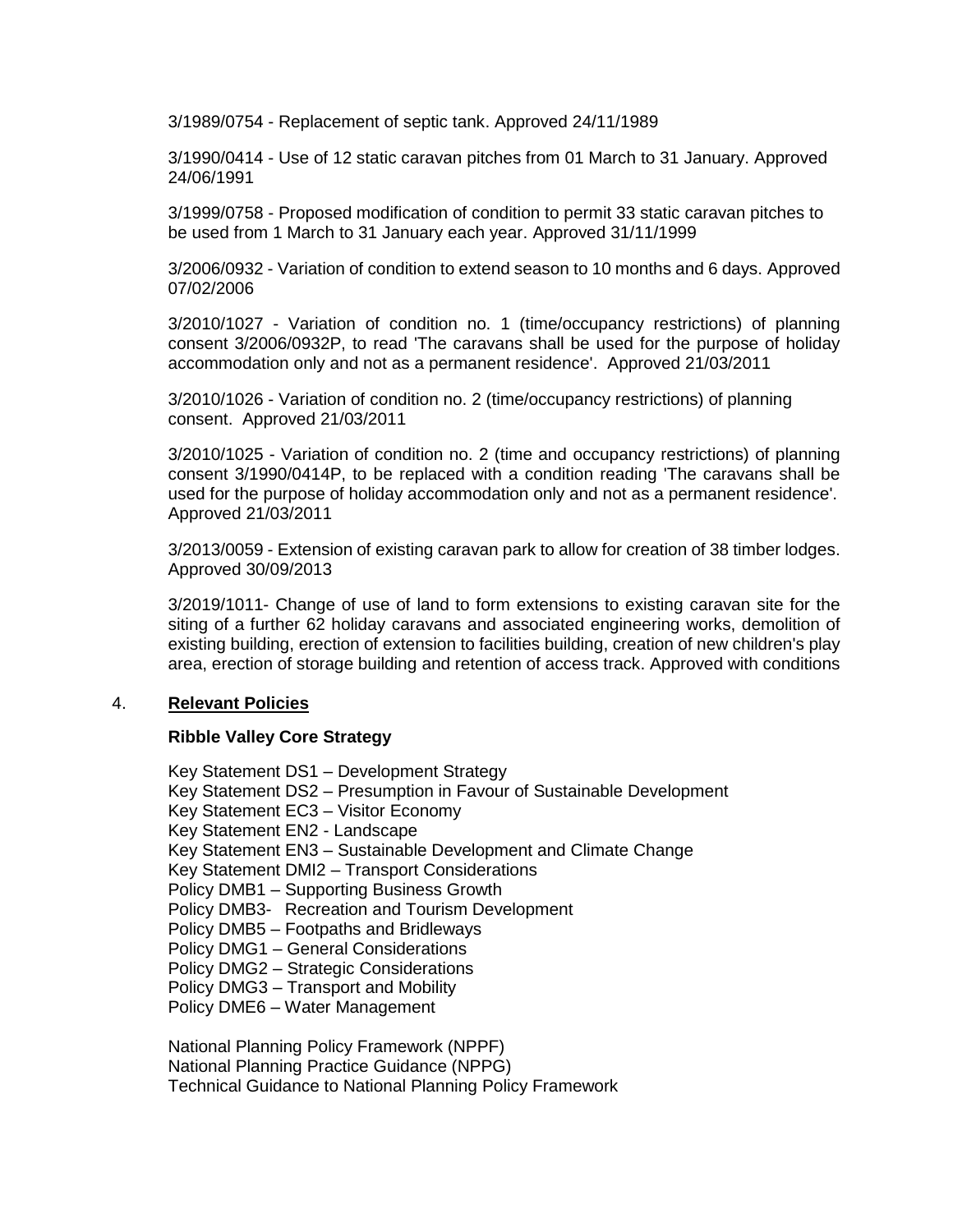## 5. **Assessment of Proposed Development**

### 5.1 Principle of Development:

- 5.1.1 The main issue is whether the modification of the condition would be harmful to planning considerations. The site was purchased by Holgates, who own and operate holiday parks, in 2019 at which time a number of the caravans were occupied as permanent residence in breach of the relevant planning conditions and site licence. These permanent occupations have now ceased, and the entire park is now for holiday use.
- 5.1.2 Policies within the Core Strategy seek to support business growth and the local economy, specifically in policy DMB1. Policy DMB3 supports the principle of tourism development which extend the range of tourism and visitor facilities in the Borough. The provision of holiday accommodation is acceptable in terms of Policy DMB3.
- 5.1.3 The purpose of attaching a restrictive occupancy condition reflects the stance taken on other holiday parks within the Borough, is to ensure that the caravans are used for people holidaying and visiting the area, which has an associated economic benefit to the local economy, and to ensure the caravans are not utilised as permanent residential accommodation which has historically occurred at this site and does at other sites across the Borough.
- 5.1.4 The agent for the application considers that a condition which restricts the use to holiday purposes and not the owner's main residence, which reflects the conditions on the other parts of this site, is sufficient. Hence the request to remove reference to three months occupancy. The agent for the application has cited appeal decision where similar suggested conditions have been imposed by the Inspectors.
- 5.1.5 The Framework makes clear that planning conditions should be kept to a minimum, and only used where they satisfy the following tests:
	- necessary;
	- relevant to planning;
	- relevant to the development to be permitted;
	- enforceable;
	- precise; and
	- reasonable in all other respects
- 5.1.6 It is acknowledged that since this park was purchased by the current owners the issues experienced on other similar parks, people living in the caravans permanently, has been removed and this is now a holiday park. However, to ensure that this remains the case in the future and to ensure that the condition imposed is enforceable additional items of proof will be required to be provided to the Local Planning Authority on request.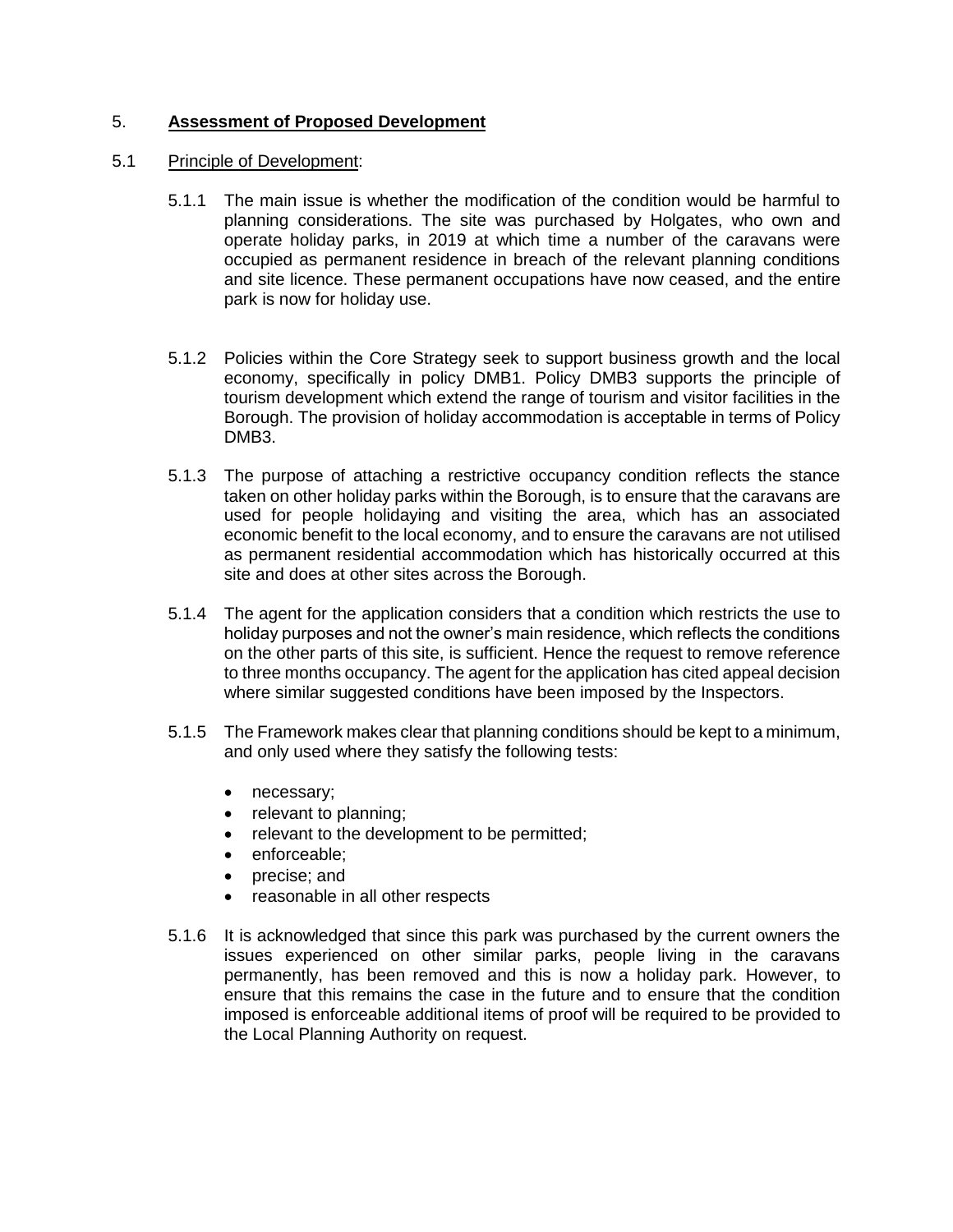### 5.2 Impact upon Residential Amenity:

5.2.1 The issues raised by local residents are noted but the many of the concerns relate to the substantive consent and not this application.

#### 6 **Observations/Consideration of Matters Raised/Conclusion**

6.1 In this case it is considered that the condition can be modified to prevent the units being permanently occupied as a main residence.

**RECOMMENDATION:** That the application be APPROVED subject to the following conditions.

1 The development must be begun not later than the expiration of three years beginning with the date of the original consent (3/2019/1011) dated the 31/07/2020.

REASON: Required to be imposed by Section 51 of the Planning and Compulsory Purchase Act 2004

### *Plan related*

2. Unless explicitly required by condition within this consent, the development hereby permitted shall be carried out in complete accordance with the proposals as detailed on drawings:

Location Plan SK-RLP-001 Proposed Layout Plans SK-S-100A, SK-S-1.1A and SK-N-1.2A Landscaping Planting Plan RTP 700 Rev 0 and RTP 701 Rev 0 Caravan Elevation Plan RTP 081 Rev 0 Proposed Conservatory site Plan SK-RLP-CH.103 Proposed Store Building site block plan SK-RLP-SB.101A Proposed Conservatory Elevation Plan SK-RLP-CH.104 Proposed Store Building Elevation Plan SK-RLP-SB.100

REASON: For the avoidance of doubt and to clarify which plans are relevant to the consent.

### *Drainage*

3. The sustainable drainage scheme shall be implemented in accordance with the WYG Drainage Technical Note (dated 21 September 2020) and drawings 500-01 Rev A02 and 500-02 Rev A02 as submitted and approved in the Discharge of Condition application 3/2020/0781.

REASON: To promote sustainable development, secure proper drainage and to manage the risk of flooding and pollution.

4. Foul and surface water shall be drained on separate systems.

REASON: To secure proper drainage and to manage the risk of flooding and pollution.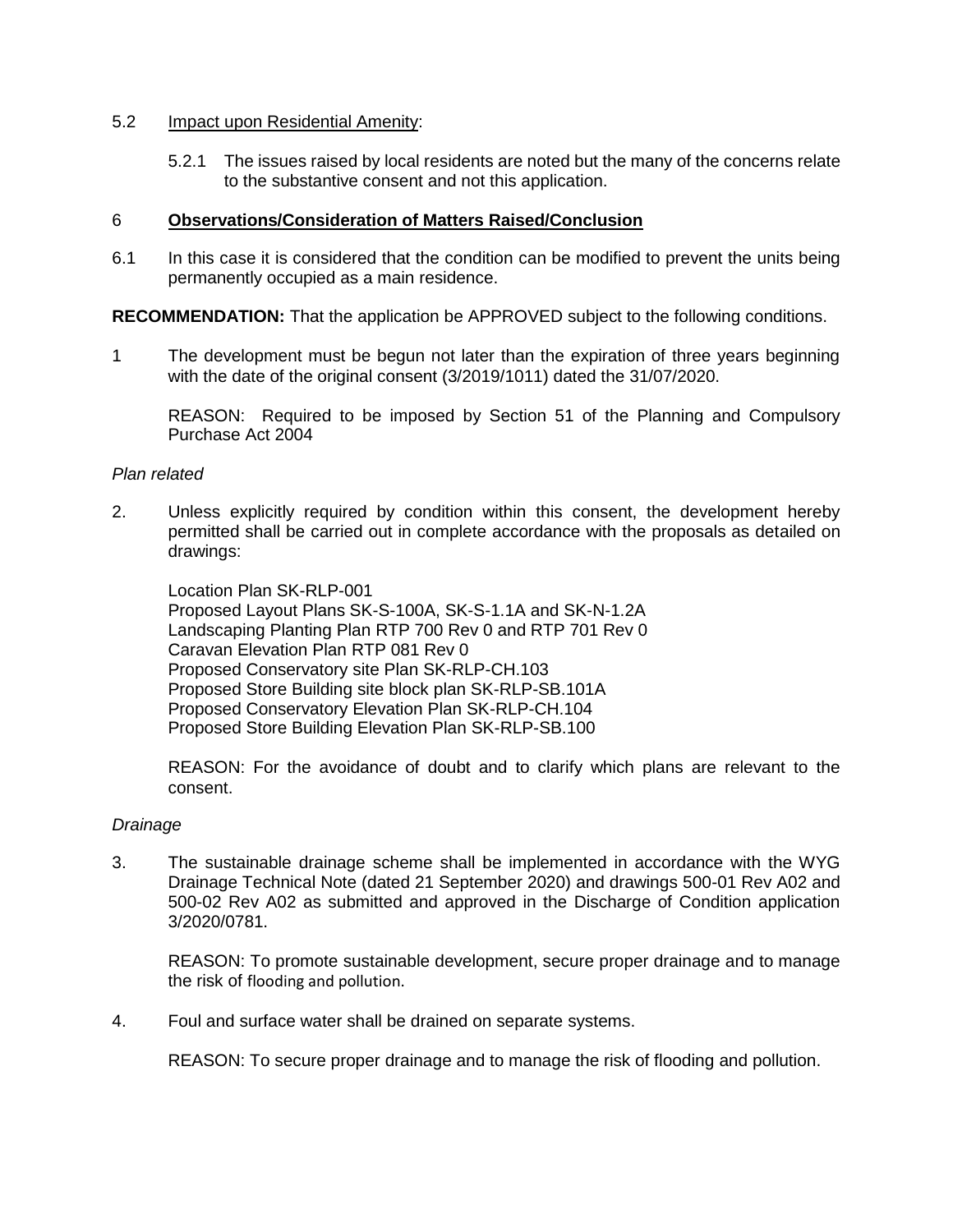### *Highways*

5. For the full period of construction, facilities shall be available on site for the cleaning of the wheels of vehicles leaving the site and such equipment shall be used as necessary to prevent mud and stones being carried onto the highway. The roads adjacent to the site shall be mechanically swept as required during the full construction period.

REASON: To prevent stones and mud being carried onto the public highway to the detriment of road safety.

6. Demolition or construction works shall not take place outside 08:00 hours to 17:00 hours Mondays to Saturday and not on Sundays or Bank Holidays.

REASON: To protect the amenities of the nearby residents.

7. The development shall be carried out in accordance with the Construction Method Statement dated 7 August 2020 as submitted and approved in the Discharge of Condition application 3/2020/0781.

REASON: To protect existing road users in the interest of highway safety.

8. Notwithstanding the access details shown on the submitted plans Sk-S-100A there shall be no vehicular access to and from the site on to Rimington Lane with the exception of emergency purposes purposes or for construction traffic purposes previously agreed in accordance with the construction phasing plan submitted in compliance with Condition 7.

Within one month of the commencement of the development full details of a gate or other form of enclosure shall be submitted to and approved in writing by the Local Planning Authority. The approved measure(s) shall be installed in accordance with the approved details prior to the first use of the caravans hereby approved

REASON: To protect existing road users in the interest of highway safety.

- 9. Within one month of the commencement of the development further details showing:
	- how adequate intervisibility between vehicles and pedestrians using the PROW3- 36FP4 will be secured
	- full details of the surface materials of the crossing point
	- details of the future management and maintenance of this part of the site shall be submitted to and approved in writing by the Local Planning Authority.

The development thereafter shall be completed in accordance with the approved details prior to the first use of the caravans hereby approved and the area of land maintained in accordance with the approved details thereafter.

REASON: To protect existing road users in the interest of highway safety.

10. Prior to the first use of the caravans hereby permitted, three bat boxes shall be installed in accordance with the details set out in the Envirotech letter and plans dated 10 August 2020 as submitted and approved in the Discharge of Condition application 3/2020/0781.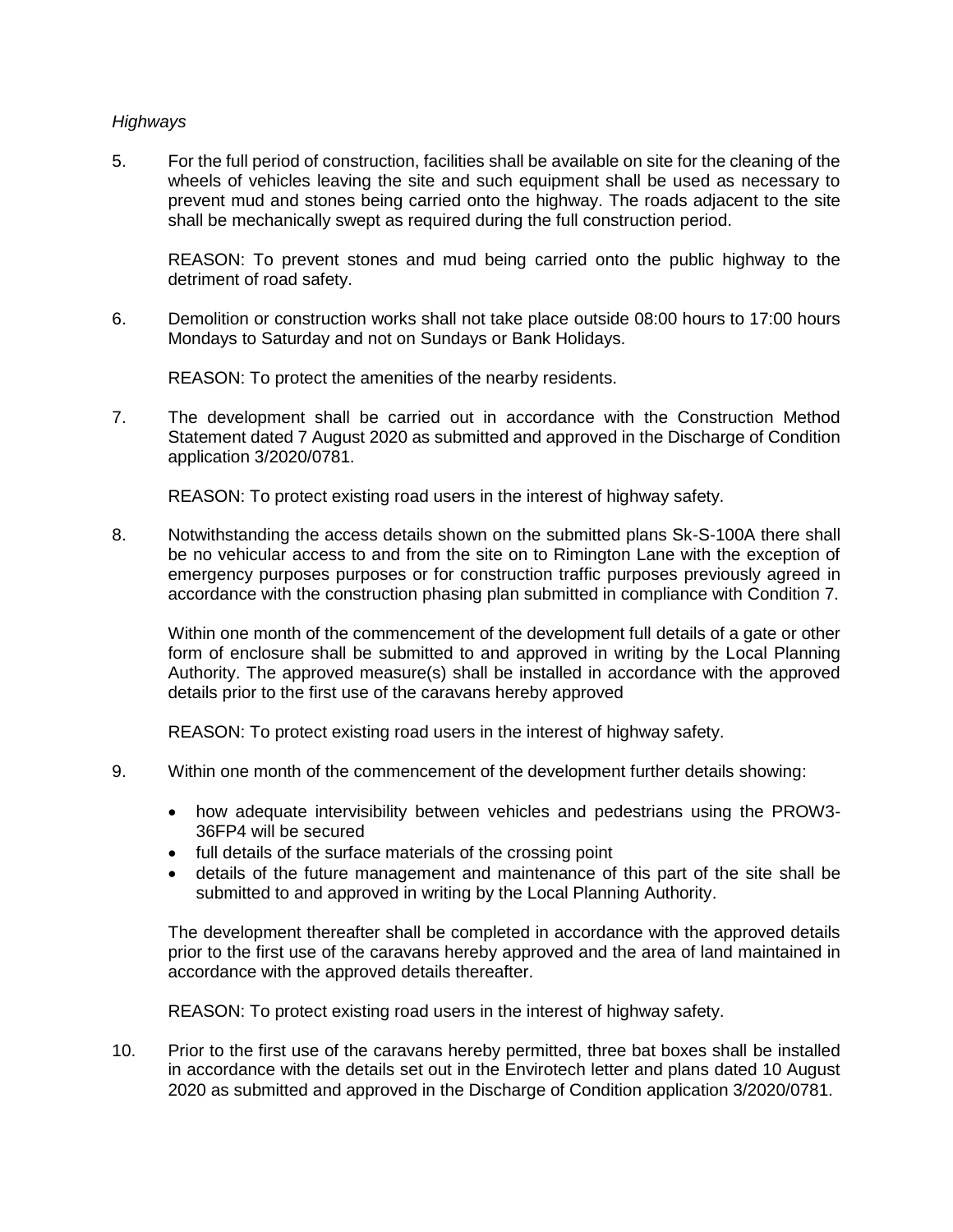REASON: To encourage and promote biodiversity.

11. Within three months of commencement of development on site, a scheme/timetable of phasing for the approved landscaping areas shown on Landscaping Planting Plan RTP 700 Rev 0 and RTP 701 Rev 0 shall have been submitted to and approved in writing by the Local Planning Authority.

The development shall be carried out in strict accordance with the duly approved timings and phasing's and the areas which are landscaped shall be retained as landscaped areas thereafter.

Any trees or shrubs removed, dying, being severely damaged or becoming seriously diseased within five years of planting shall be replaced by trees or shrubs of similar size and species to those originally required to be planted.

REASON: To ensure the proposed landscaped areas are provided on a phase by phase basis in the interest of visual amenity.

12. Each caravan hereby approved shall not be used as a unit of permanent accommodation and shall be solely used for holiday accommodation and not be used at any time as sole or principal residence by any occupant.

The owner shall maintain a register of all guests of each unit of accommodation hereby approved at all times and shall be made available for inspection by the Local Planning Authority on request. For the avoidance of doubt the register shall contain:

- the name and address of the owner's permanent residence (where they pay Council tax and/ or are registered to vote and keep the majority of their possessions);
- the name and address (permanent residence) of main guest who made the booking together with dates of occupation.

For the avoidance of doubt permanence residence is where the owner/ guest pay Council tax and/or are registered to vote and keep the majority of their possessions.

REASON: The permission relates to the provision of holiday accommodation. The condition is necessary to define the scope of the permission hereby approved and to ensure that the development promotes sustainable tourism and contributes to the area's economy.

13. The extension to the facilities building, creation of new children's play area and storage building shall be constructed using the materials detailed in Steven Abbott Associates letter dated 18 August 2020 as submitted and approved in the Discharge of Condition application 3/2020/0781

REASON: To ensure that the materials used are visually appropriate to the locality.

14. The ground surfacing materials for the new children's play area and storage area shall be constructed using the materials detailed in Steven Abbott Associates letter dated 18 August 2020 as submitted and approved in the Discharge of Condition application 3/2020/0781